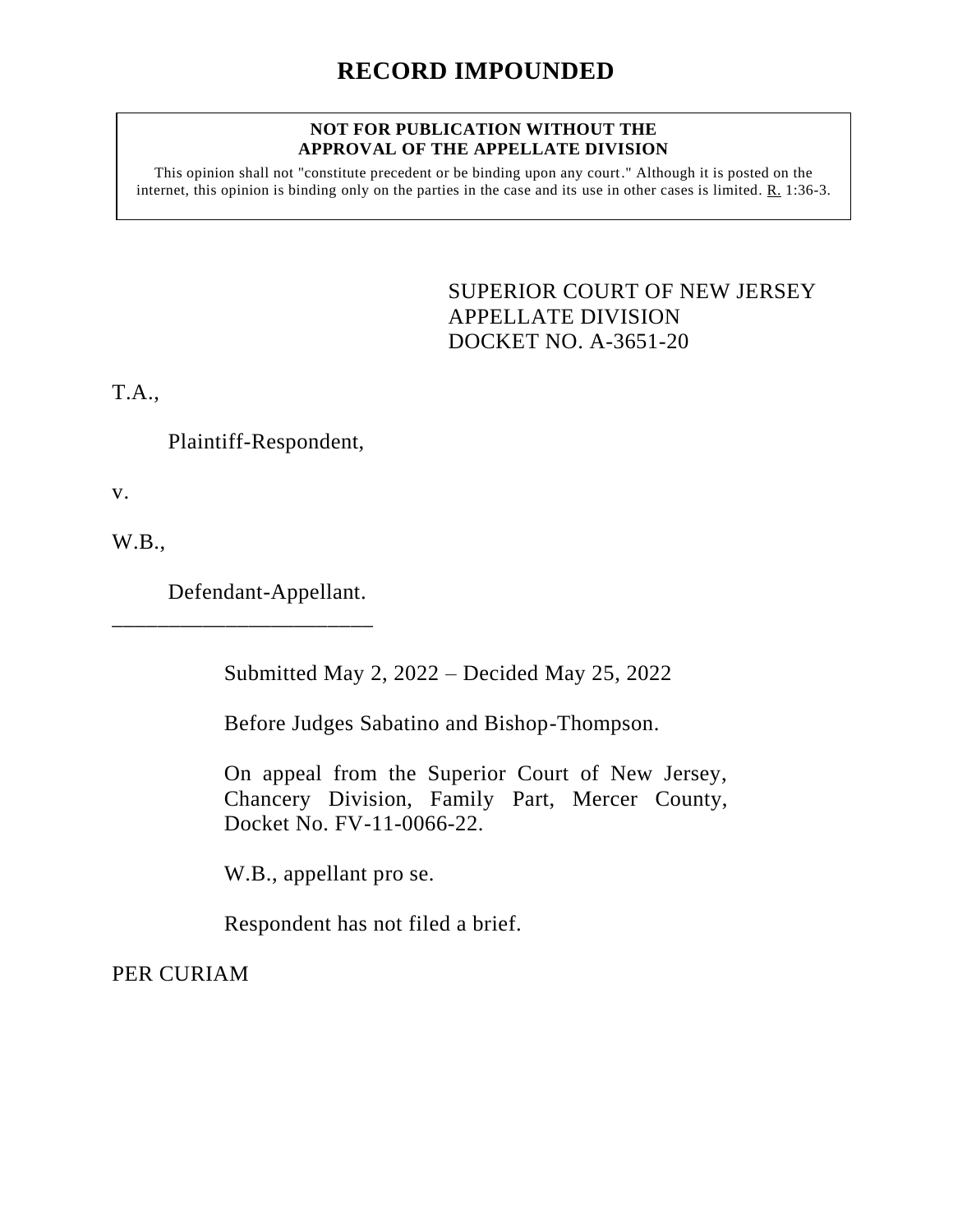Defendant  $W.B.<sup>1</sup>$  appeals from an August 4, 2021 final restraining order (FRO) entered against him after a hearing pursuant to the Prevention of Domestic Violence Act (PDVA), N.J.S.A. 2C:25-17 to -35. The Family Part judge found defendant committed the predicate act of harassment, N.J.S.A. 2C:33-4(b), and plaintiff T.A., defendant's estranged wife, needed protection under the PDVA from further abuse. See Silver v. Silver, 387 N.J. Super. 112, 127 (App. Div. 2006) (noting second inquiry in action under the PDVA is "whether a restraining order is necessary . . . to protect the victim from an immediate danger or to prevent further abuse" (citing N.J.S.A. 2C:25-29(b))). We affirm.

The parties dated for approximately three months and married in October 2020. The parties, along with plaintiff's seven-year-old child from a former marriage, resided together from March 2021 until July 12, 2021, when defendant moved out of the apartment. On July 14, 2021, plaintiff obtained a temporary restraining order (TRO) alleging terroristic threats, burglary, criminal trespass, stalking, and harassment committed by defendant between July 12, 2021 and July 14, 2021. The same day, the TRO was served on defendant.

<sup>&</sup>lt;sup>1</sup> We use initials and pseudonyms to protect the identities of the parties and to preserve the confidentiality of the proceedings. R. 1:38-3(d)(9)-(10).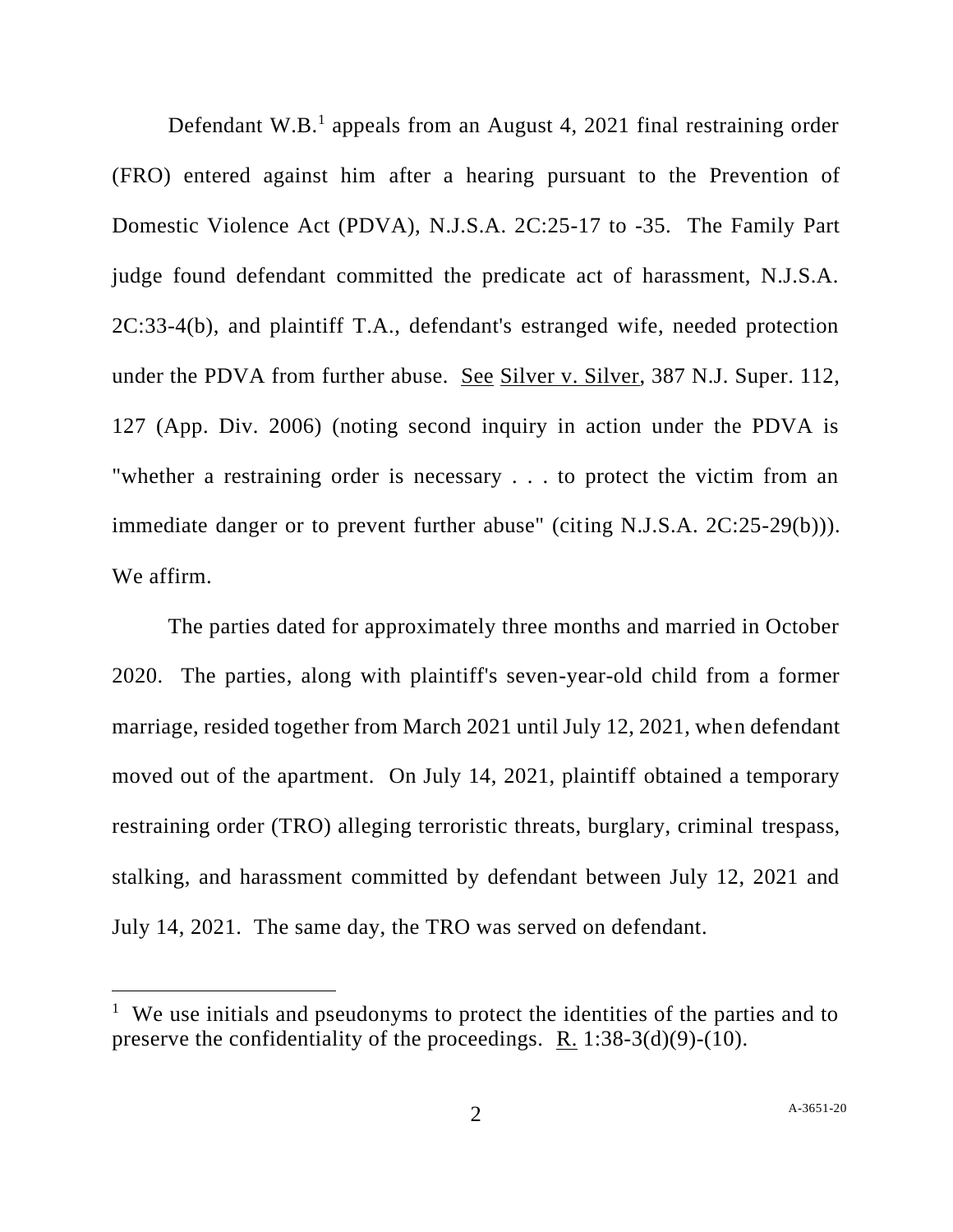Defendant thereafter obtained a cross-complaint and TRO against plaintiff alleging harassment and terroristic threats, which was served on July 20. 2021.<sup>2</sup> The judge adjourned the FRO hearing to hear both complaints together.

We summarize the facts from the FRO hearing held on August 4, 2021. The judge heard the testimony of plaintiff and defendant. Plaintiff's testimony was consistent with her domestic violence complaint. About 3:30 a.m. on July 14, 2021, plaintiff awoke after hearing noise downstairs. She explained that she went downstairs and found defendant slamming cabinets, packing bags, washing clothes, and disassembling furniture, purportedly purchased by her. Defendant eventually left the apartment.

Later in the morning, plaintiff received a voicemail on her phone.<sup>3</sup> She recognized defendant's voice and believed that he was talking about her. She also believed that he was unaware that he left the message when he was sitting in his truck across the street from their apartment. Plaintiff testified defendant was talking with an unidentified person and stated, "if I had a pistol – I swear I

<sup>&</sup>lt;sup>2</sup> On August 4, 2021, defendant obtained a FRO against the plaintiff, which she did not appeal.

<sup>&</sup>lt;sup>3</sup> Plaintiff testified that she accidently deleted the voicemail sometime after the police listened to it. As a consequence, we do not have the benefit of this evidence.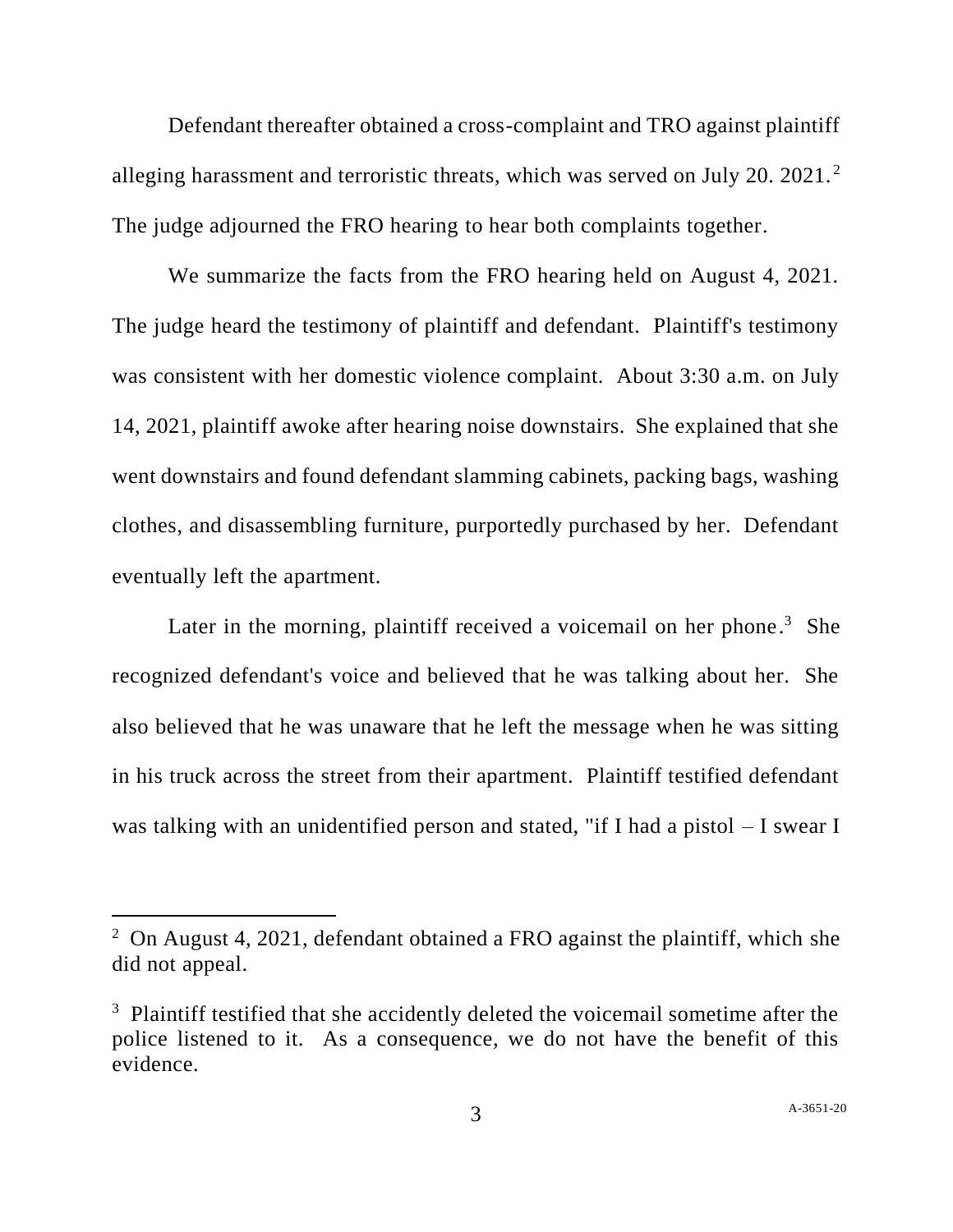think I need my pistol." He also stated, "I'm going to have to shoot this, [B-\*- \*-\*-\*]." Defendant then followed with "no, no, seriously I think I'm going to have to shoot this." Plaintiff called the police after listening to the message. After reporting the incident, she was driven by police officers to the station to obtain a TRO.

Plaintiff also recounted other earlier incidents of domestic violence. On Mother's Day 2021, plaintiff and her daughter were awakened at 1:00 a.m. by defendant "banging on the door." Sometime after defendant entered the apartment, he raised his fist at plaintiff. She raised her fist in response; however, no physical contact occurred.

Plaintiff testified that later on Mother's Day defendant was "outside with a knife running around [her] car and trying to poke the tires" on the car defendant had given to her. She did not know what caused defendant to act in this manner. She explained defendant often used the car as "leverage" when he was "mad" or "something was not going his way."

Defendant testified that plaintiff's complaint was "fabricated." Defendant denied that he committed any of the acts alleged by plaintiff. Defendant likewise disputed plaintiff's ownership of the car. He testified plaintiff was allowed to use his car because she did not have transportation.

4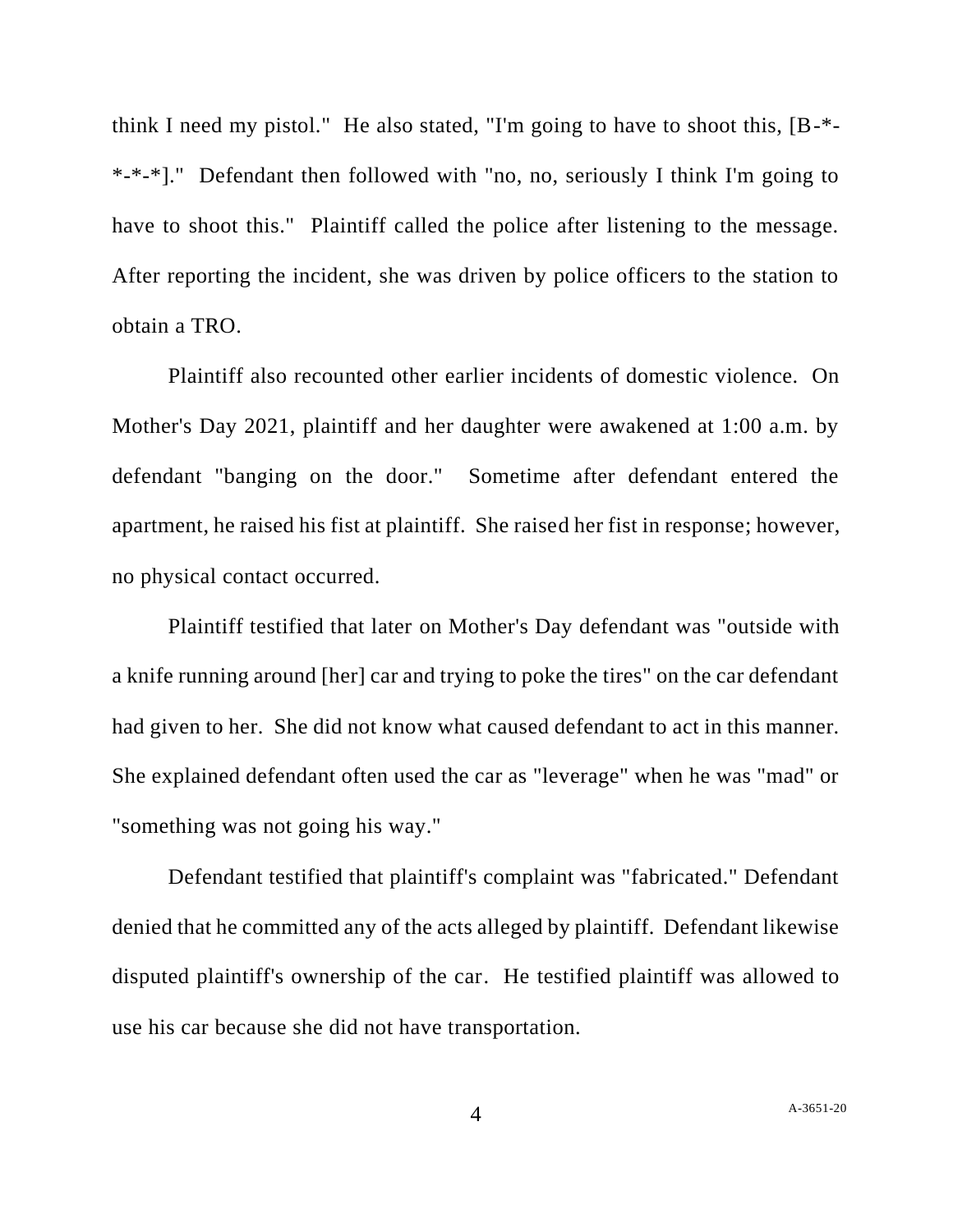At the conclusion of the hearing, the judge issued an oral opinion accompanied by an order. The judge first concluded that the court had jurisdiction under N.J.S.A. 2C:25-19(d) based upon the parties' marital relationship. The judge credited and accepted plaintiff's testimony regarding the Mother's Day incidents and the July 14, 2021 incidents.

The judge determined plaintiff failed to prove defendant committed burglary, criminal trespass, and terroristic threats.

Conversely, the judge concluded plaintiff proved harassment under N.J.S.A. 2C:33-4(b). The judge explained that the "message was left on [plaintiff's] phone and that it was left with an intent to alarm, annoy, or intimidate consistent with earlier threats in text messages."

The judge then considered "whether or not the second prong of Silver [wa]s satisfied," having accepted plaintiff's testimony regarding the prior history of domestic violence. The judge carefully reviewed the factors set forth in N.J.S.A. 2C:25-29(a)(1) to -29(a)(6). See Silver, 387 N.J. Super. at 127. The judge concluded there was "a need for protection going forward" and entered the FRO. This appeal followed.

On appeal, defendant argues: (1) the court's decision lacked sufficient credible evidence in the record; (2) plaintiff failed to satisfy her burden of proof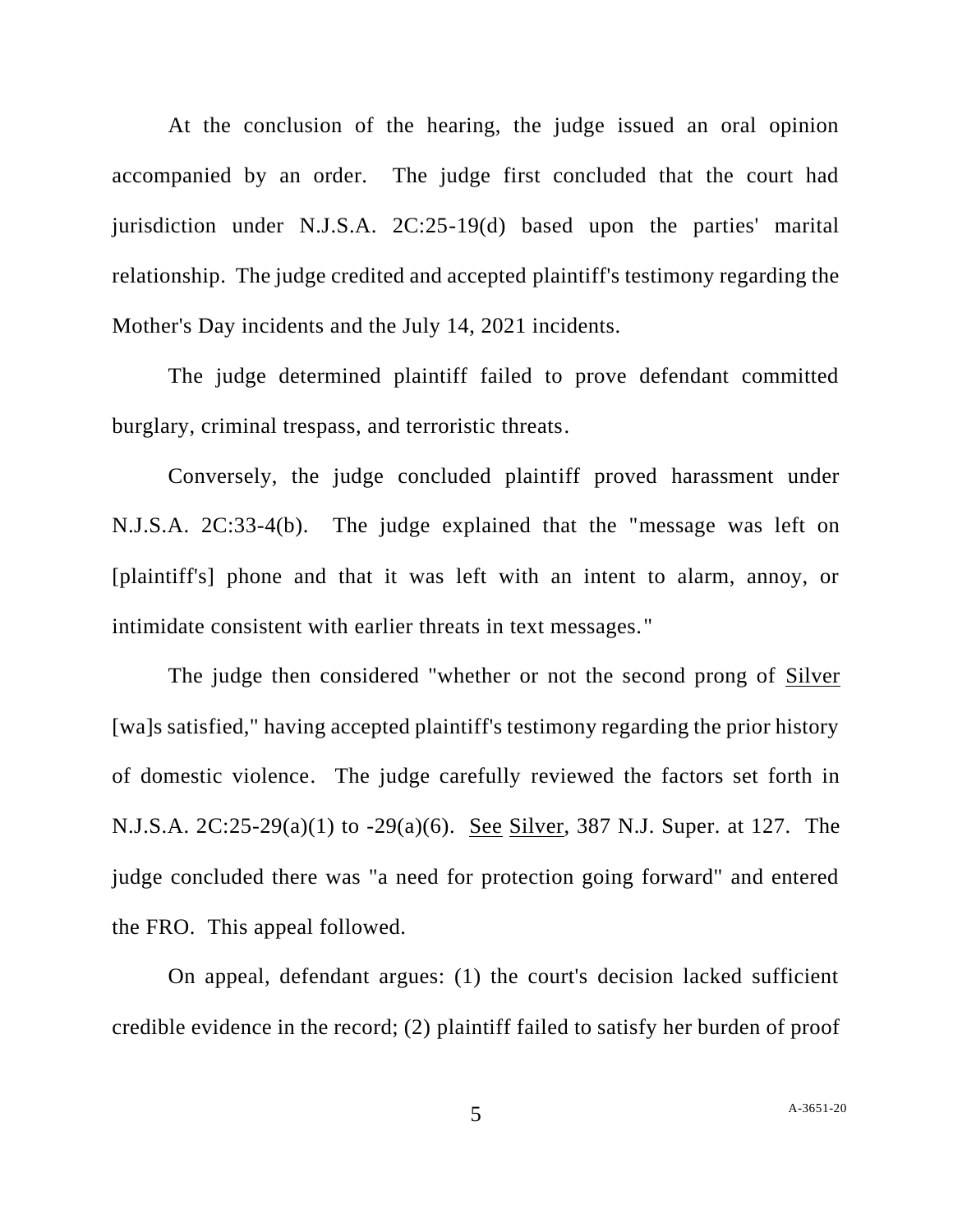by a preponderance of the evidence; (3) defense counsel failed to put forth a vigorous defense; and (4) this matter should be heard by a different judge on remand. We reject these arguments.

"The scope of appellate review of a trial court's fact-finding function is limited. The general rule is that findings by the trial court are binding on appeal when supported by adequate, substantial, credible evidence." Cesare v. Cesare, 154 N.J. 394, 411-12 (1998) (citing Rova Farms Resort, Inc. v. Invs. Ins. Co. of Am., 65 N.J. 474, 484 (1974)). "We defer to the credibility determinations made by the trial court because the trial judge 'hears the case, sees and observes the witnesses, and hears them testify,' affording it 'a better perspective than a reviewing court in evaluating the veracity of a witness.'" Gnall v. Gnall, 222 N.J. 414, 428 (2015) (quoting Cesare, 154 N.J. at 412). In this regard, we note that the court reciprocally found defendant's claims against plaintiff were also credible.

Moreover, "[b]ecause of the family courts' special jurisdiction and expertise in family matters, appellate courts should accord deference to family court factfinding." Cesare, 154 N.J. at 413. However, we do not defer to the judge's legal conclusions "if they are based upon a misunderstanding of . . . applicable legal principles." T.M.S. v. W.C.P., 450 N.J. Super. 499, 502 (App.

6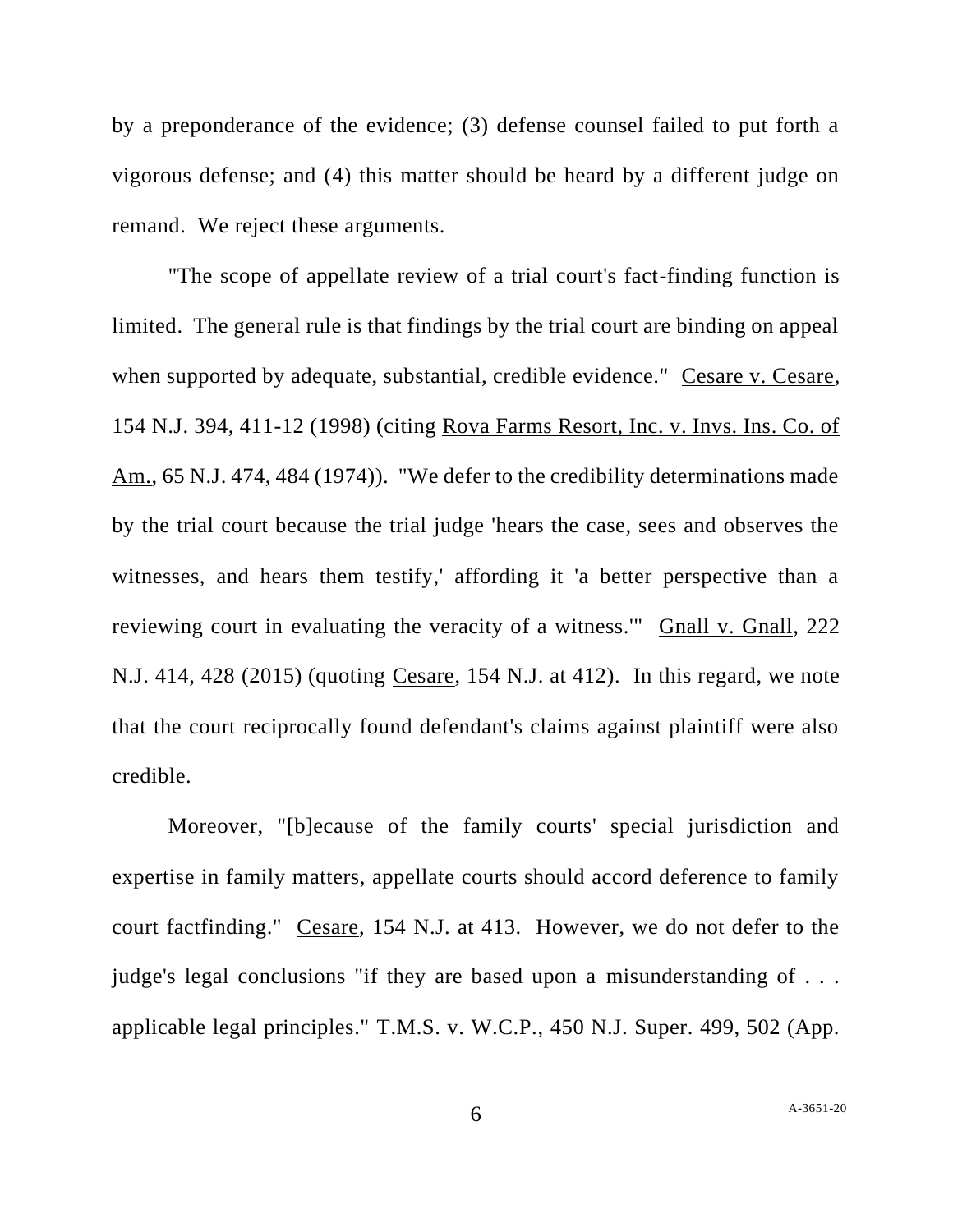Div. 2017) (quoting N.T.B. v. D.D.B., 442 N.J. Super. 205, 215 (App. Div. 2015)).

Before a FRO may be issued, the court must engage in a two-prong analysis and make specific factual findings and legal conclusions. Silver, 387 N.J. Super. at 125-27. First, the court must determine, "in light of the previous history of violence between the parties...whether the plaintiff has proven, by a preponderance of the credible evidence, that one or more of the predicate acts set forth in N.J.S.A. 2C:25-29(a) has occurred." Ibid*.*

A person is guilty of harassment "if, with purpose to harass another, he '[m]akes, or causes to be made, a communication or communications anonymously or at extremely inconvenient hours, or in offensively coarse language, or any other manner likely to cause annoyance or alarm.'" N.J.S.A. 2C:33-4(a). "'A finding of a purpose to harass may be inferred from the evidence presented' and from common sense and experience." H.E.S. v. J.C.S., 175 N.J. 309, 327 (2003) (quoting State v. Hoffman, 149 N.J. 564, 577 (1997)). "Although a purpose to harass can be inferred from a history between the parties." J.D. v. M.D.F., 207 N.J. 458, 487 (2011) (citing Hoffman, 149 N.J. at 577). Such a finding must be supported by "some evidence that the actor's conscious object was to alarm or annoy; mere awareness that someone might be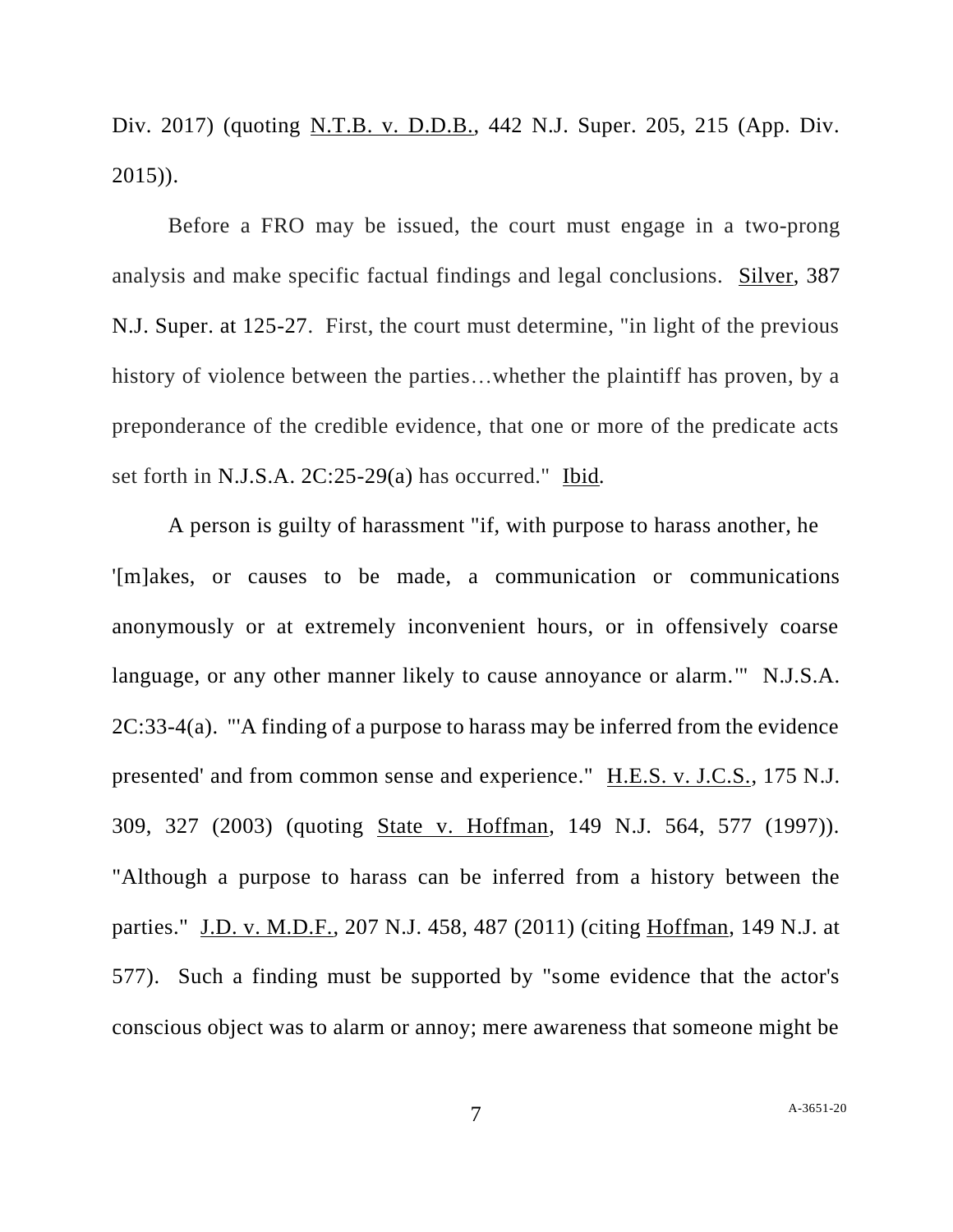alarmed or annoyed is insufficient." Id. (citing State v. Fuchs, 230 N.J. Super. 420, 428. (App. Div. 1989)). In addition, the communication must be delivered to the victim for harassment to occur. R.G. v. R.G., 449 N.J. Super. 208, 226 (App. Div. 2017) (citing J.D., 207 N.J. at 487).

We are satisfied the court's conclusion that defendant harassed plaintiff, as defined under N.J.S.A. 2C:33-4(a), was based upon substantial, credible evidence in the record. The court found plaintiff credible. The court found defendant harassed plaintiff when he left the message because the statement was left with purpose "in some [way to] intimidate her" and with the "intent to alarm, annoy." The court further explained the voicemail was "threatening in nature." He also noted the prior history of verbal abuse and the Mother's Day incidents. When viewed in totality, defendant's course of conduct evidenced a "purpose to harass." J.D. 207 N.J. at 487. The record supports the court's finding that plaintiff proved by a preponderance of the evidence that defendant committed the predicate act of harassment pursuant to the PDVA, N.J.S.A. 2C:25-29(a).

A finding that a defendant committed a predicate act does not "automatically mandate[ ]" the entry of a FRO. Silver, 387 N.J. Super. at 126- 27. Under the second Silver prong, "the guiding standard is whether a restraining order is necessary, upon an evaluation of the factors set forth in

8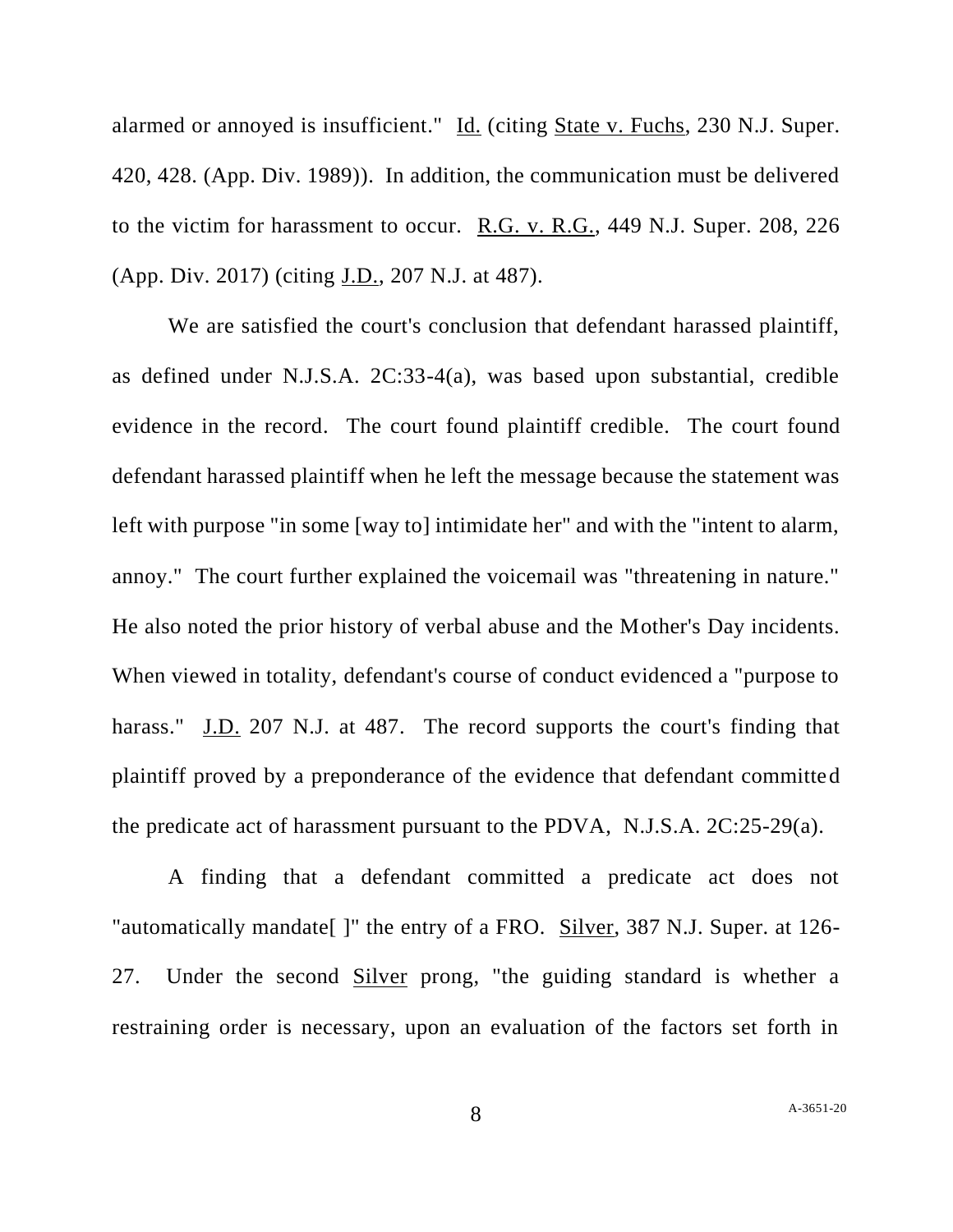N.J.S.A.  $2C:25-29(a)(1)$  to  $-29(a)(6)$ ", "to protect the victim from an immediate danger or to prevent further acts of domestic violence." Silver, 387 N.J. Super. at 127. "[W]hen determining whether a restraining order should be issued based on . . . any of the predicate acts, the court must consider the evidence in light of whether there is a previous history of domestic violence, and whether there exists immediate danger to person or property." Id.

In addition, our review of the record reveals sufficient support for the court's conclusion that a FRO is necessary to protect plaintiff from future acts of domestic violence. The record contains substantial evidence of defendant's ongoing "erratic," harassing, and threatening behavior toward plaintiff, which made her feel unsafe. The judge also considered plaintiff's testimony that she was concerned for her child's well-being. It is also clear from the record that defendant has difficulty controlling his behavior. In addition, defendant had no legal right to enter the apartment, whenever he desired, after he moved out. The record supports plaintiff's fear that defendant might return to her apartment to further harass her.

"At its core, the 1991 [Prevention of Domestic Violence] Act effectuates the notion that the victim of domestic violence is entitled to be left alone."